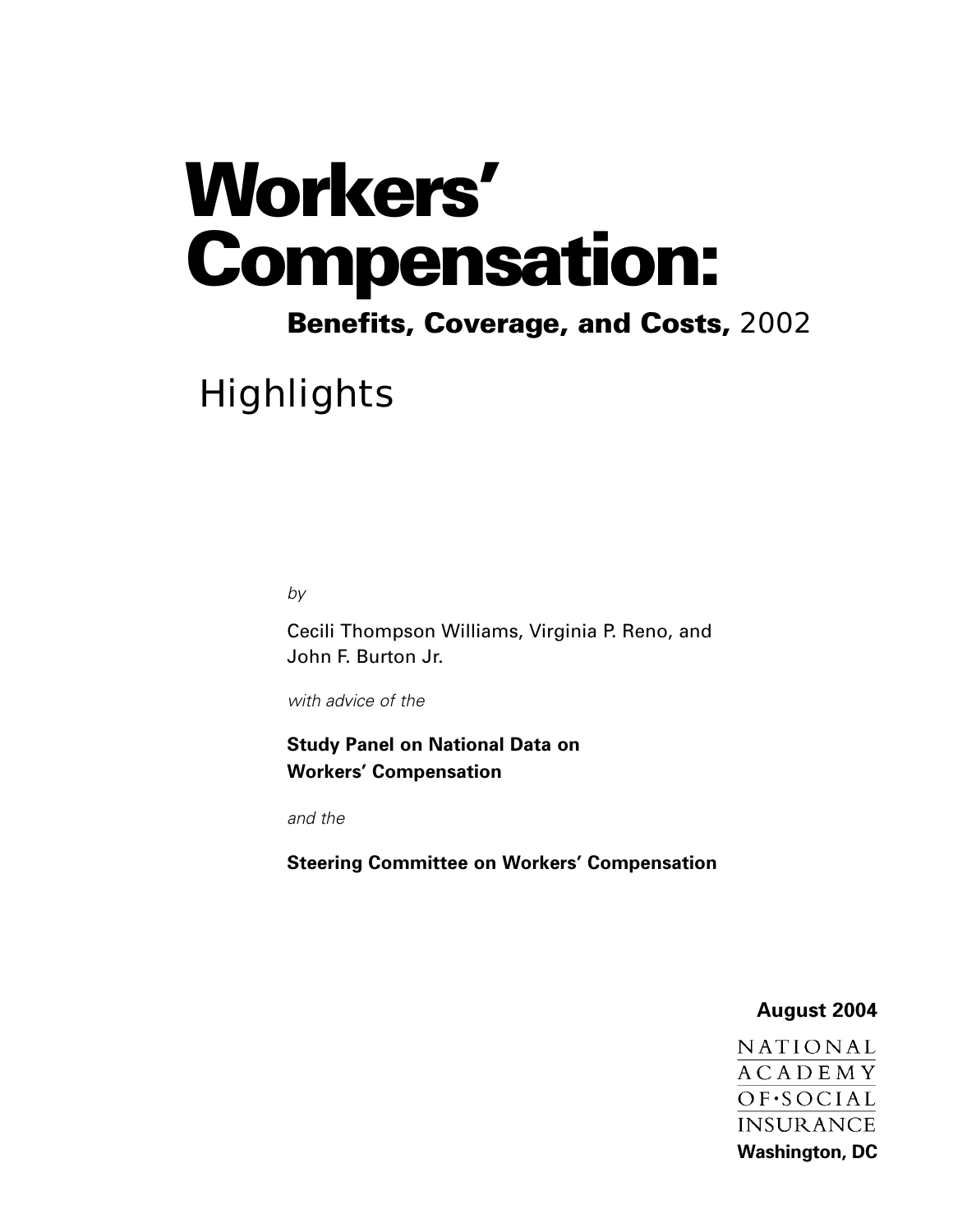# **Preface**

Because workers' compensation statutes are enacted and administered at the state level, it is difficult to get a complete picture of national developments. Until 1995, the U.S. Social Security Administration (SSA) produced the only comprehensive national data on workers' compensation benefits and costs. For more than four decades, SSA's Office of Research, Evaluation, and Statistics filled part of the void in workers' compensation data by piecing together information from various sources to estimate the number of workers covered and, for each state and nationally, the aggregate benefits paid. SSA discontinued the series in 1995 after publishing data for 1992-93.

The SSA data on workers' compensation were a valuable reference for employer groups, insurance organizations, unions, and researchers, who relied on them as the most comprehensive and objective information available. Users of the data turned to the National Academy of Social Insurance as a reliable and independent source to continue and improve upon the data series. The need to continue the series remains particularly urgent as workers' compensation programs are changing rapidly.

In February 1997, the Academy received start-up funding from The Robert Wood Johnson Foundation to launch a research initiative in workers' compensation with its first task to develop methods to continue the national data series. Additional funds have been secured from the Social Security Administration, the Centers for Medicare & Medicaid Services, the Liberty Mutual Insurance Company, the Workers Compensation Research Institute, and the Labor Management Group. In addition, the National Council on Compensation Insurance provided access to important data for the project. Without support from these sources, continuing this vital data series would not have been possible.

To set its agenda and oversee its activities in workers' compensation, the Academy convened the Workers' Compensation Steering Committee, listed on page iii. To provide technical expertise for the data report, it established the Study Panel on National Data on Workers' Compensation, listed on page iv.

This is the seventh report the Academy has issued on workers' compensation national data. In December 1997, it published a report that extended the data series through 1995. That report was prepared by Jack Schmulowitz, a retired SSA analyst, who also provided the Academy with full documentation of the methods used to produce the estimates in that report. Subsequent reports published by the Academy through 2003 extended the data series through 2001. Those reports used the same basic methodology followed in prior reports but incorporated several significant innovations. In particular, the Academy reports:

- Provide state-level information separating medical and cash benefits (Mont et al. 1999);
- Place workers' compensation in context with other disability insurance programs (Mont et al. 1999);
- Compare the recent trends in the benefit spending for workers' compensation to those for Social Security disability insurance (Mont et al. 1999);
- Discuss the relative advantages and drawbacks of using calendar year benefits paid *vis-à-vis* accident year incurred losses to measure benefit trends (Mont et al. 1999 and refinements in this report);
- Estimate benefits paid under deductible provisions for individual states (Mont et al. 1999);
- Estimate coverage under workers' compensation programs at the state level (Mont et al. 2000);
- Present state-level estimates of the number of covered workers and total covered wages (Mont et al. 2001);
- Report estimates of benefits relative to total wages in each state (Mont et al. 2001);
- Provide information on special federal programs that are similar to workers' compensation, but are not included in national totals in the Academy's series (Williams et al. 2003);
- Compare trends in workers' compensation claims frequency for privately insured employers with trends in incidence of work-related injuries reported to the Bureau of Labor Statistics (Williams et al. 2003); and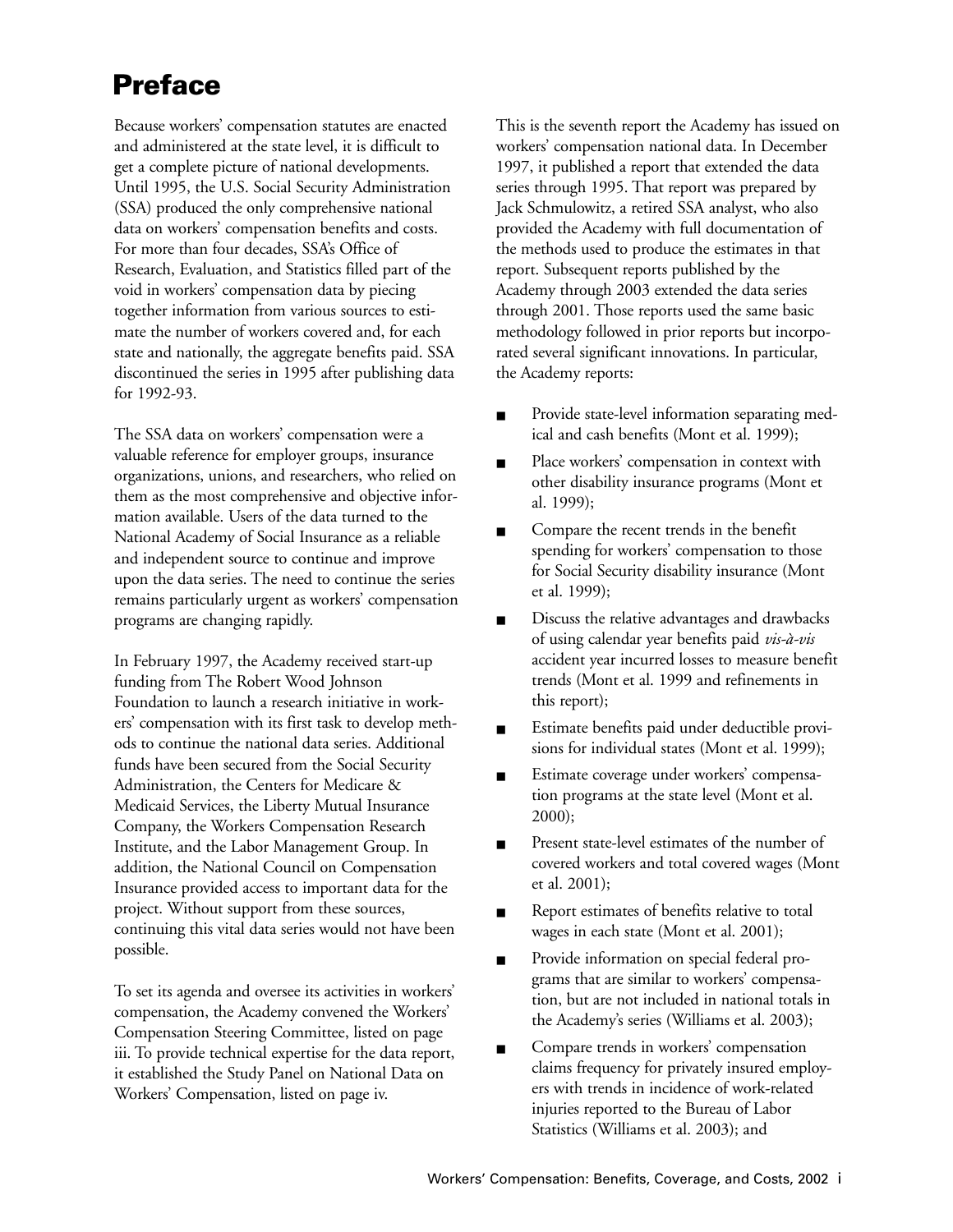■ Provide more complete documentation of data collection methods and results, and of methods for estimating coverage, deductibles, and selfinsured benefits and costs (Williams et al. 2003).

This report benefited immeasurably from members of the Academy's Study Panel on National Data on Workers' Compensation, who gave generously of their time and expertise in advising on data sources, data collection, plans for presentation, and in carefully reviewing the draft report. We would like to especially acknowledge Barry Llewellyn, Senior Divisional Executive and Actuary with the National Council on Compensation Insurance, who provided the Academy with data and underwriting reports and his considerable expertise on many data issues. This report also benefited from helpful comments during Board review by Christine Baker, Marjorie Baldwin, and Kathryn Olson.

John F. Burton Jr.

Chair, *Study Panel on National Data on Workers' Compensation*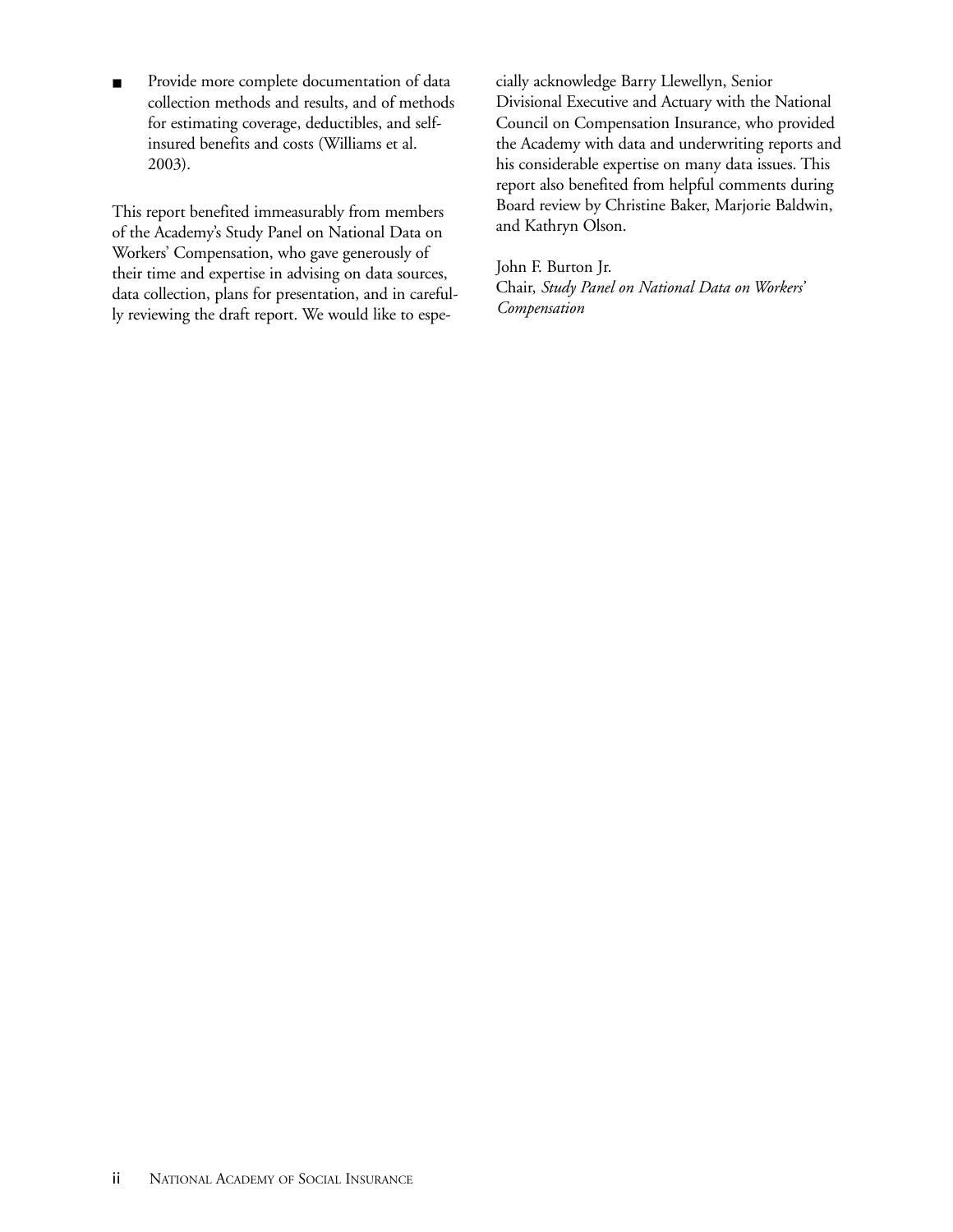# **Steering Committee for Workers' Compensation**

**Robert Steggert**, Chair Vice President, Casualty Claims Marriott International, Inc.

**H. Allan Hunt**, Vice Chair Assistant Executive Director W.E. Upjohn Institute

**Robert McGarrah**, Vice Chair Senior Policy Analyst AFL-CIO

#### **Christine Baker**

Executive Officer California Commission on Health and Safety and Workers' Compensation

**Marjorie Baldwin** Professor, W.P. Carey School of Business Arizona State University

**Peter S. Barth**  Professor of Economics, Retired University of Connecticut

**Keith Bateman** Vice President and Director Workers' Compensation and Health Alliance of American Insurers

**Leslie Boden** Professor, School of Public Health Boston University

**John F. Burton Jr.** Professor, Labor Studies and Employment Relations Rutgers University

**Ann Clayton** Consultant on Workers' Compensation Lexington, MA

#### **David Corum**

Assistant Vice President Policy Development and Research American Insurance Association

**Donald Elisburg** Attorney at Law Maryland

**James N. Ellenberger** Deputy Commissioner Virginia Employment Commission

**Shelby Hallmark Director** Office of Workers' Compensation Programs U.S. Department of Labor

**Jay S. Himmelstein, M.D.** Director, Robert Wood Johnson Foundation Workers' Compensation Health Initiative Center for Health Policy and Research University of Massachusetts Medical Center

**Frederick W. Kilbourne** Independent Actuary The Kilbourne Company

**Kate Kimpan** Energy Fellow Office of Senator Jim Bunning

**Gregory Krohm** Executive Director International Association of Industrial Accident Boards and Commissions

**Barry Llewellyn** Senior Divisional Executive Regulatory Services National Council on Compensation Insurance

**Eric Nordman** Director of Research National Association of Insurance Commissioners

**Paul Mattera** Senior Vice President and Chief Public Affairs Officer Liberty Mutual Group

**Eric J. Oxfeld** President UWC-Strategic Services on Unemployment and Workers' Compensation

**Tom Rankin** President California Labor Federation, AFL-CIO

**Robert Reville** Director, Institute for Civil **Iustice** RAND

**Emily Spieler** Dean and Hadley Professor of Law Northeastern University

**Allyn C. Tatum** Vice President of Claims Tyson Foods

**Richard A. Victor** Executive Director Workers' Compensation Research Institute

**Edward M. Welch Director** Workers' Compensation Center School of Labor and Industrial Relations Michigan State University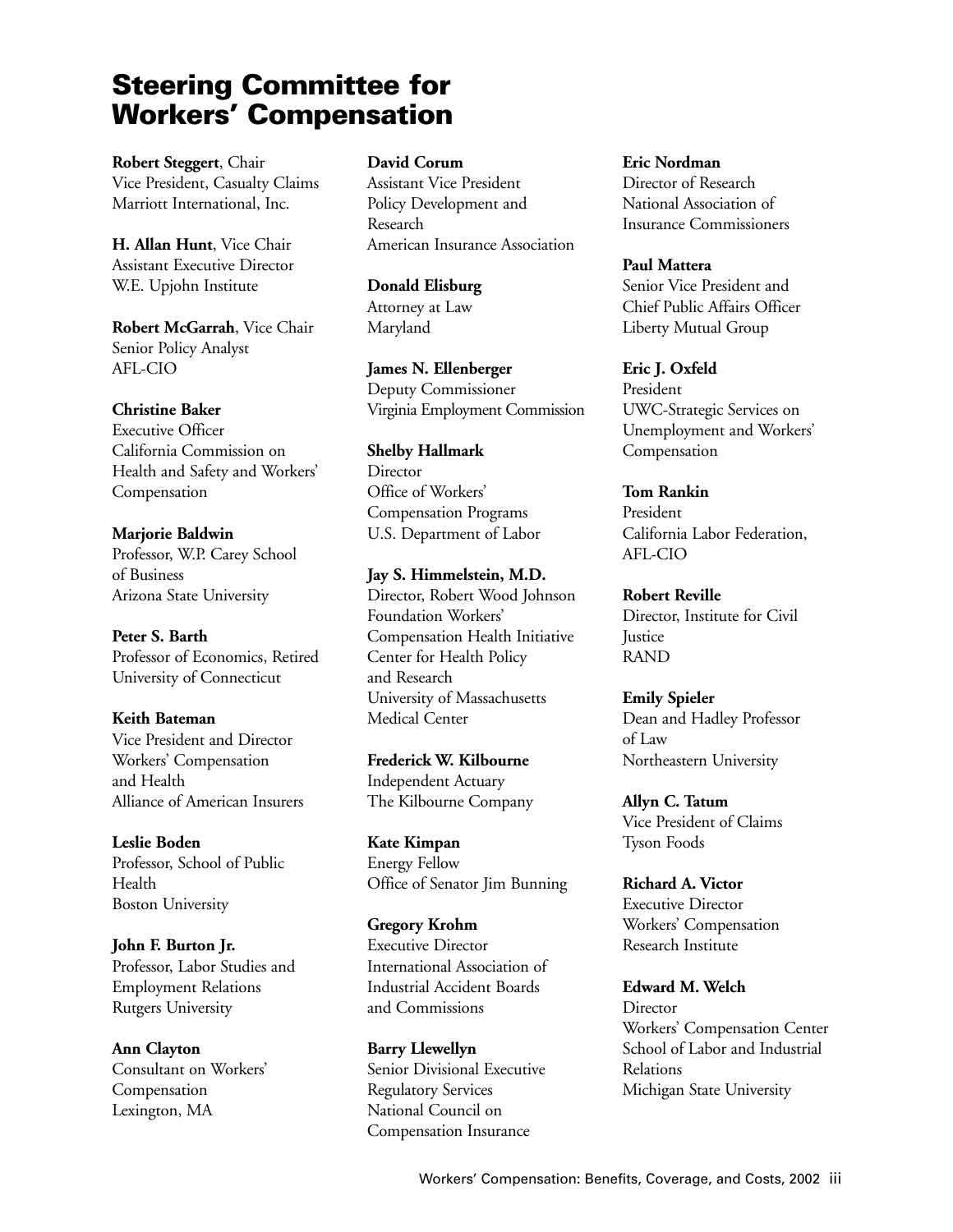# **Study Panel on National Data on Workers' Compensation**

**John F. Burton Jr.**, Chair Professor, Labor Studies and Employment Relations Rutgers University

#### **Marjorie Baldwin**

Professor, W.P. Carey School of Business Arizona State University

**Peter S. Barth**  Professor of Economics, Retired University of Connecticut

#### **Keith Bateman**

Vice President and Director Workers' Compensation and Health Alliance of American Insurers

**Leslie Boden** Professor, School of Public Health Boston University

#### **David Corum**

Assistant Vice President Policy Development and Research American Insurance Association

**Donald Elisburg** Attorney at Law Maryland

**James N. Ellenberger** Deputy Commissioner Virginia Employment Commission

**Shelby Hallmark** Director, Office of Workers' Compensation Programs U.S. Department of Labor

**Jay S. Himmelstein, M.D.** Director, Robert Wood Johnson Foundation Workers' Compensation Health Initiative

Center for Health Policy and Research University of Massachusetts Medical Center

**H. Allan Hunt**  Assistant Executive Director W.E. Upjohn Institute

**Gregory Krohm** Executive Director International Association of Industrial Accident Boards and Commissions

**Katharine Levit** Director, National Health Statistics Group Centers for Medicare & Medicaid Services

**Barry I. Llewellyn** Senior Divisional Executive, Regulatory Services National Council on Compensation Insurance

**Robert McGarrah** Senior Policy Analyst AFL-CIO

**Eric J. Oxfeld** President UWC - Strategic Services on Unemployment and Workers' Compensation

**Robert Reville** Director, Institute for Civil **Justice** RAND

**John Ruser** Associate Director for Regional **Economics** Bureau of Economic Analysis

**Robert Steggert** Vice President, Casualty Claims Marriott International, Inc.

**Richard A. Victor** Executive Director Workers Compensation Research Institute

**Edward M. Welch Director** Workers' Compensation Center School of Labor and Industrial Relations Michigan State University

**William J. Wiatrowski** Assistant Commissioner, Office of Safety, Health and Working **Conditions** Bureau of Labor Statistics

**Glenn Wittington** Chief, Branch of Planning, Policy and Review U.S. Department of Labor

#### **Martynas Ycas**

Acting Director Division of Program Studies Office of Research, Evaluation and Statistics Social Security Administration

## **Project Staff**

**Jill Braunstein** Director of Communications

**Nelly Ganesan** Research Assistant

**Virginia Reno** Vice President for Income Security

**Cecili Thompson Williams** Data Specialist, Income Security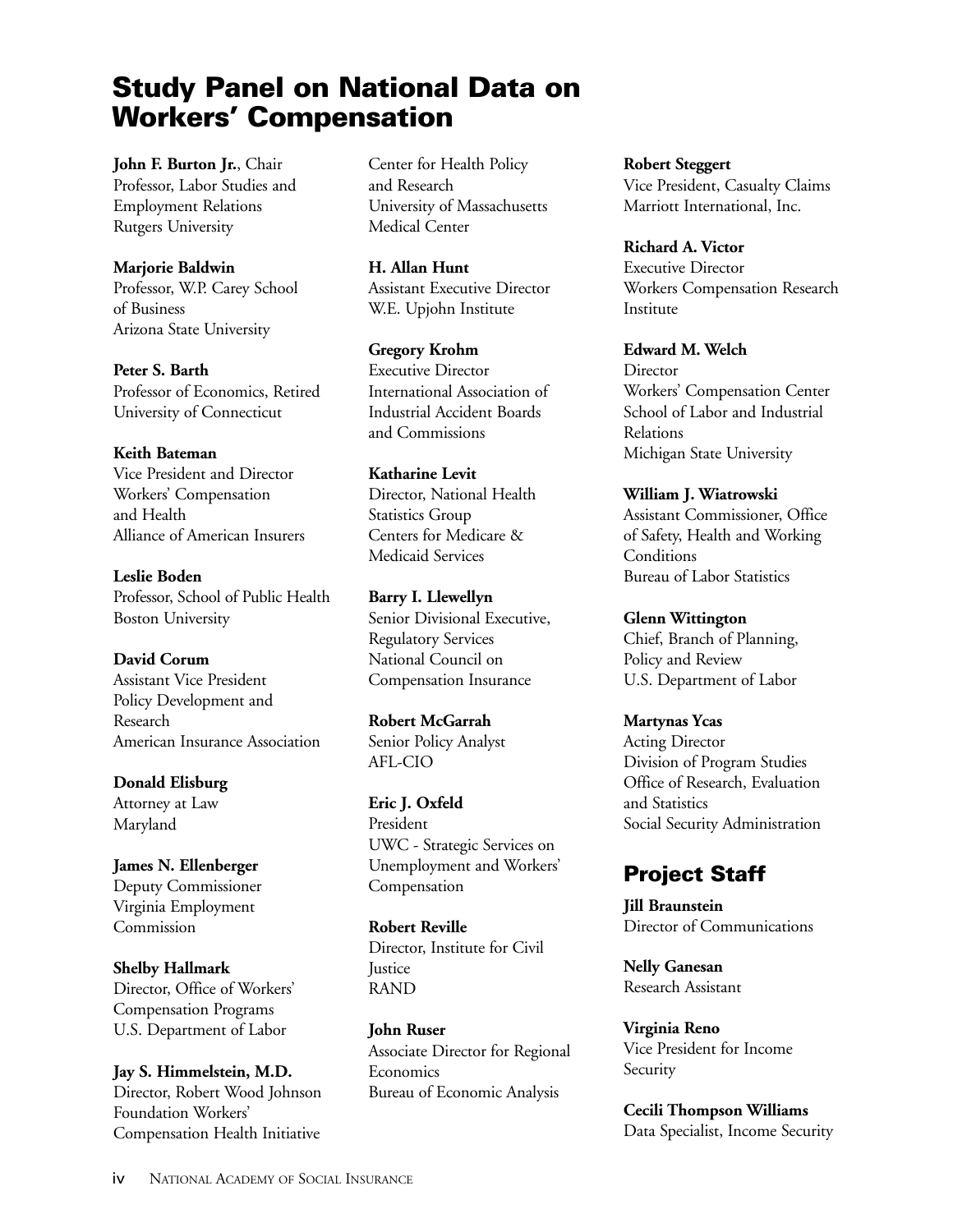# **Highlights**

The purpose of this report is to provide policymakers with a benchmark of the benefits and costs of workers' compensation to facilitate policy-making and comparisons with other social insurance programs. Workers' compensation pays for medical care and cash benefits for workers who are injured on the job or who contract work-related illnesses. It also pays benefits to families of workers who die of workrelated causes. Each state has its own workers' compensation program.

Because no national system exists for uniform reporting of states' experiences with workers' compensation, it is necessary to piece together data from various sources to develop estimates of benefits paid, costs to employers, and the number of workers covered by workers' compensation. Unlike other U.S. social insurance programs, state workers' compensation programs have no federal involvement in financing or administration. And, unlike private pensions or employer-sponsored health benefits that receive favorable tax treatment, no federal laws set standards for "tax-qualified" plans or impose any reporting requirements. Consequently, states vary greatly in their capacity and methods for assembling data to assess the performance of workers' compensation programs.

For more than forty years, the research office of the U.S. Social Security Administration had produced national and state estimates of workers' compensation benefits, but that activity ended in 1995. In response to requests from stakeholders and scholars in the workers' compensation field, the National Academy of Social Insurance took on the challenge of continuing that data series. This is the Academy's seventh annual report on workers' compensation benefits, coverage, and costs. This report presents new data on developments in workers' compensation in 2002 and updates estimates of benefits, costs, and coverage for the years 1998-2001. The revised estimates in this report replace estimates in the Academy's prior report, *Workers' Compensation: Benefits, Coverage, and Costs, 2001.*

The audience of the Academy's reports on workers' compensation includes journalists, business and labor leaders, insurers, employee benefit specialists, federal and state policy-makers, and researchers in

universities, government, and private consulting firms. The data are published in the *Statistical Abstract of the United States* by the U.S. Census Bureau; are used in the annual report of the National Safety Council, *Injury Facts*; and are reported in *Employee Benefit News*, which tracks developments for human resource professionals. The U.S. Social Security Administration publishes the data in its *Annual Statistical Supplement to the Social Security Bulletin* and uses the findings in its estimates of national social welfare expenditures in the United States. The federal Centers for Medicare & Medicaid Services (formerly the Health Care Financing Administration) use the data in their estimates and projections of health care spending in the United States. The National Institute for Occupational Safety and Health uses the data to track part of the cost of workplace injuries in the United States. In addition, the International Association of Industrial Accident Boards and Commissions (the organization of state and provincial agencies that oversee workers' compensation in the United States and Canada) uses the information to track and compare performance of workers' compensation programs in the United States with similar systems in Canada.

The report is produced under the oversight of the Academy's Steering Committee on Workers' Compensation and its expert Study Panel on National Data on Workers' Compensation, both of which are listed in the front of this report. The Academy and its expert advisors are continually seeking ways to improve the report and to adjust estimation methods to new developments in the insurance industry and in workers' compensation programs.

## **Background**

Workers' compensation is an important component of American social insurance. As a source of support for disabled workers, it is surpassed in size only by Social Security disability insurance and Medicare. Workers' compensation programs in the fifty states, the District of Columbia, and federal programs paid \$53.4 billion in workers' compensation benefits in 2002. Of the total, \$24.3 billion were for medical care and \$29.2 billion were for cash benefits (Table 1).

Workers' compensation programs are undergoing changes. Total benefits rose at double-digit rates in the 1980s, and then declined in absolute dollar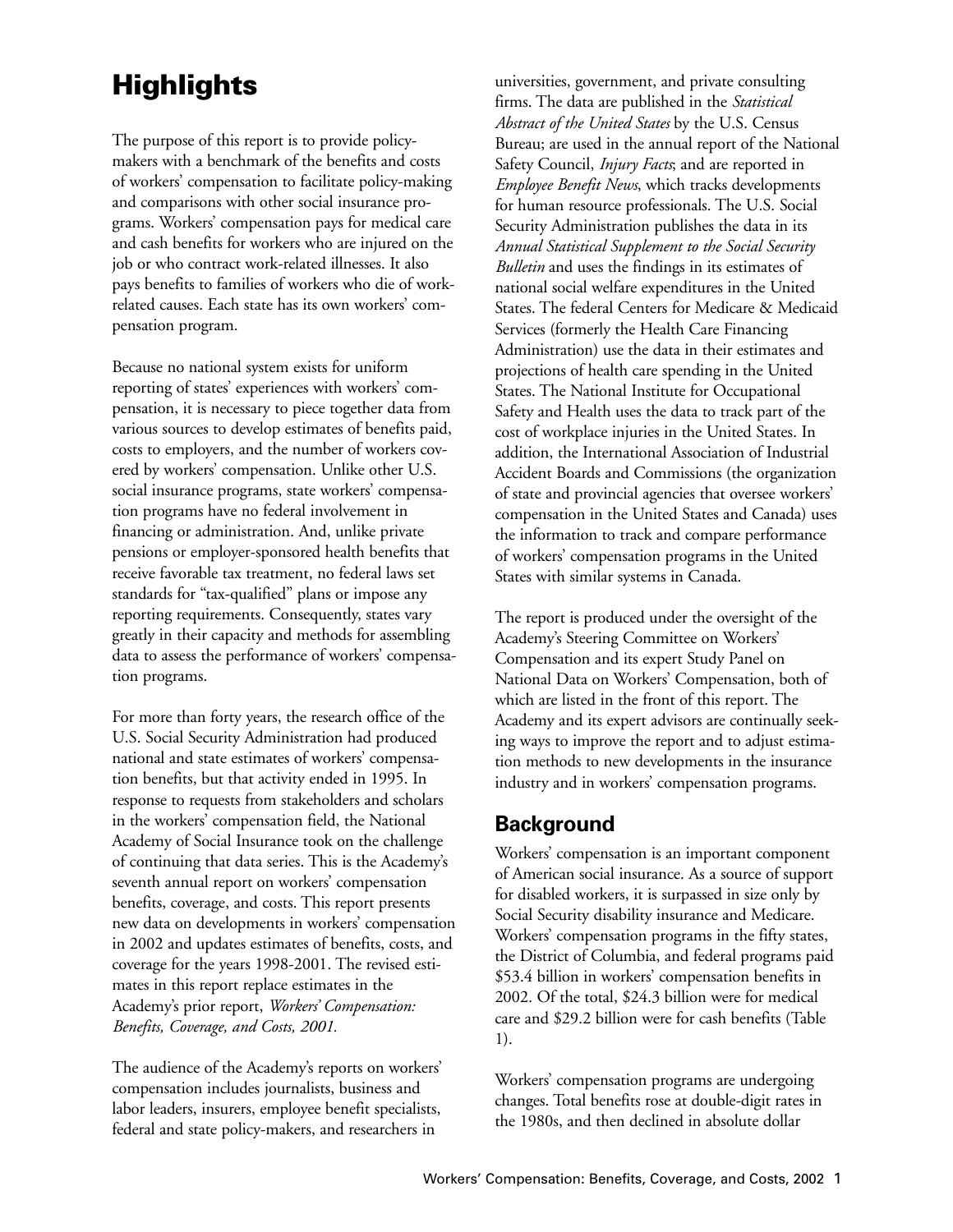# **Table 1**

#### **Comparison of Workers' Compensation Benefits, Coverage, and Costs, 2001-2002 Summary**

|                                                        | 2001    | 2002    | Percent Change |
|--------------------------------------------------------|---------|---------|----------------|
| Covered workers (in thousands)                         | 126,971 | 125,603 | $-1.1$         |
| Covered wages (in billions)                            | \$4,604 | \$4,624 | 0.4            |
| Workers' compensation benefits paid (in billions)      | \$49.8  | \$53.4  | 7.4            |
| Medical benefits                                       | \$22.2  | \$24.3  | 9.4            |
| Cash benefits                                          | \$27.6  | \$29.2  | 5.8            |
| Employer costs for workers' compensation (in billions) | \$64.5  | \$72.9  | 13.0           |
| Benefits per \$100 of covered wages                    | \$1.08  | \$1.16  | 6.9            |
| Medical benefits per \$100 of covered wages            | \$0.48  | \$0.53  | 8.9            |
| Cash benefits per \$100 of covered wages               | \$0.60  | \$0.63  | 5.3            |
| Employer costs per \$100 of covered wages              | \$1.40  | \$1.58  | 12.5           |
| Benefits per covered worker                            | \$392   | \$425   | 8.5            |
| Employer costs per covered worker                      | \$508   | \$580   | 14.2           |

amounts and relative to wages of covered workers in the 1990s. In 2002, benefits and costs relative to covered wages continued a rising trend that began in 2001.

Workers' compensation differs from Social Security disability insurance and Medicare in important ways. Workers' compensation pays for medical care for work-related injuries beginning with the date of injury; it pays temporary disability benefits after a waiting period of three to seven days; and it pays permanent partial and permanent total disability benefits to workers who have lasting consequences of disabilities caused on the job. Social Security and Medicare, in contrast, pay benefits to workers with long-term disabilities of any cause, but only when the disabilities preclude work. Social Security begins after a five-month waiting period and Medicare begins twenty-nine months after the onset of work incapacity. In 2002, Social Security paid \$65.6 billion to disabled workers and their dependents, while Medicare paid \$33.4 billion for health care for disabled persons under age 65 (SSA 2003a and CMS 2004).

Some workers also have access to sick leave or longterm disability insurance benefits. About 70 percent of private sector employees have sick leave or short-

term disability coverage, while 30 percent of have no income protection for temporary sickness or disability other than workers' compensation. Benefits typically pay 100 percent of wages for a few weeks. Long-term disability insurance that is financed, at least in part, by employers covers about one in four private sector employees. Long-term disability insurance benefits are usually paid after a waiting period of three to six months, or after short-term disability benefits end. Long-term disability insurance is generally designed to replace 60 percent of earnings and is reduced if the worker receives workers' compensation or Social Security disability benefits.

# **2002 Developments**

In 2002, workers' compensation covered 125.6 million workers, a decline of 1.1 percent from the 127.0 million workers covered in 2001 (Table 1). Total wages of covered workers were \$4.6 trillion in 2002, an increase of 0.4 percent from 2001. The decline in covered workers and very small growth in covered wages reflect the economic recession that began in March 2001 (NBER 2001) and the decline in employment that continued through 2002. States' rules about who is covered by workers' compensation did not change between 2001 and 2002.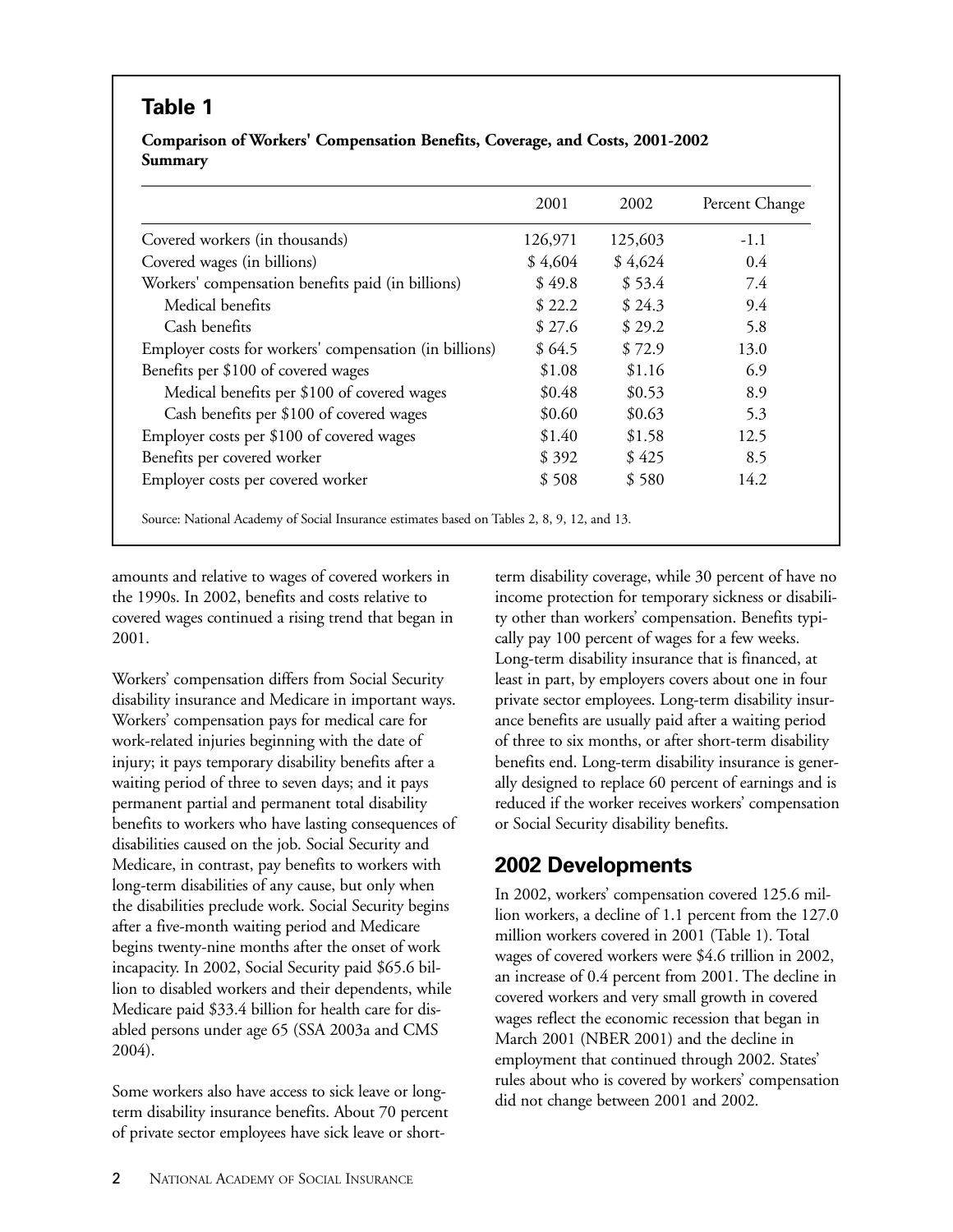Total workers' compensation benefit payments of \$53.4 billion in 2002 were 7.4 percent higher than in 2001. When viewed relative to total wages of covered workers, which grew hardly at all, benefits payments rose by 6.9 percent in 2002; that is benefits per \$100 of covered wages rose from \$1.08 in 2001 to \$1.16 in 2002 (Table 1). Payments for medical care rose 9.4 percent, while cash payments to injured workers increased 5.8 percent in 2002.

Employer costs for workers' compensation as measured for this report are premiums written for policies in the calendar year, payments made under deductible arrangements, and the benefits and administrative costs of self-insurers. Employer costs in 2002 were \$72.9 billion, an increase of 13.0 percent from \$64.5 billion in 2001. Relative to total wages of covered workers, employer costs increased to \$1.58 per \$100 of covered wages in 2002, up from \$1.40 per \$100 of covered wages in 2001.

The difference between benefits for workers and employer costs per \$100 of wages is accounted for by expenses such as administrative and loss adjustment costs, taxes, and contributions for special funds, which can include the support of workers' compensation agencies.

A development in the 1990s that complicates the measurement of benefits and costs of workers' compensation is the growing use of large deductible policies. Under deductible policies, the insurer pays all of the workers' compensation insured benefits, but employers are responsible for reimbursing the insurers for those benefits up to a specified deductible amount. In return for accepting a policy with a deductible, the employer pays a lower premium. Our industry sources of data do not provide separate information on deductibles and many states lack data on deductible payments. Consequently, these benefits had to be estimated.

This report includes data and information about federal programs that are similar to workers' compensation, but are not included in our national estimates of total benefits. The national workers' compensation totals in this report include programs of the fifty states and the District of Columbia, and federal laws that cover federal civilian employees, private employees under the Longshore and Harbor Workers' Compensation Act, and the portion of the Black Lung benefit program for coal miners with pneumo-

coniosis that is financed by employers. Other federal programs akin to workers' compensation that are covered in this report, but not included in national totals are: veterans' compensation benefits of about \$15.8 billion in 2002; the portion of Black Lung benefits that are financed by federal funds; and smaller federally funded programs that compensate individuals who become ill or die due to harmful exposure in the production and testing of nuclear weapons.

## **Longer Trends in Workers' Compensation Benefits and Costs**

For the second year in a row, workers' compensation benefits relative to covered wages rose in 2002. This was also the second year that employer costs rose relative to covered wages (Figure 1).

Over the longer term, benefits per \$100 of covered wages peaked in 1992 at \$1.68. The benefits of \$1.16 per \$100 of covered wages in 2002 are a decline of about 32 percent from that peak. Employer costs relative to covered wages in 2002 were about 27 percent lower than their peak in 1990, down from \$2.18 to \$1.58 per \$100 of covered wages.

## **Possible Reasons for Changes in Total Benefits and Costs**

The increases in benefits and costs relative to covered wages in 2002 are due, in part, to very slow growth in covered wages in 2002 of just 0.4 percent. The lagging wage growth reflects job losses in 2002 following the economic recession that began in March 2001. The last time employment declined was in the 1991 economic recession.

Rising medical spending also contributed to the growth in workers' compensation in 2002. Medical benefits rose by 9.4 percent, while cash payments to workers rose 5.8 percent in 2002.

In the second half of the 1980s, workers' compensation benefits grew at double-digit rates. Between 1983 and 1992, total benefits grew by 170 percent, and medical benefits grew even faster, increasing from 36 to 42 percent of total benefits. Some believe that rising workers' compensation medical benefits and costs reflected cost-shifting away from employment-based health insurance to workers' compensation as the regular health insurance system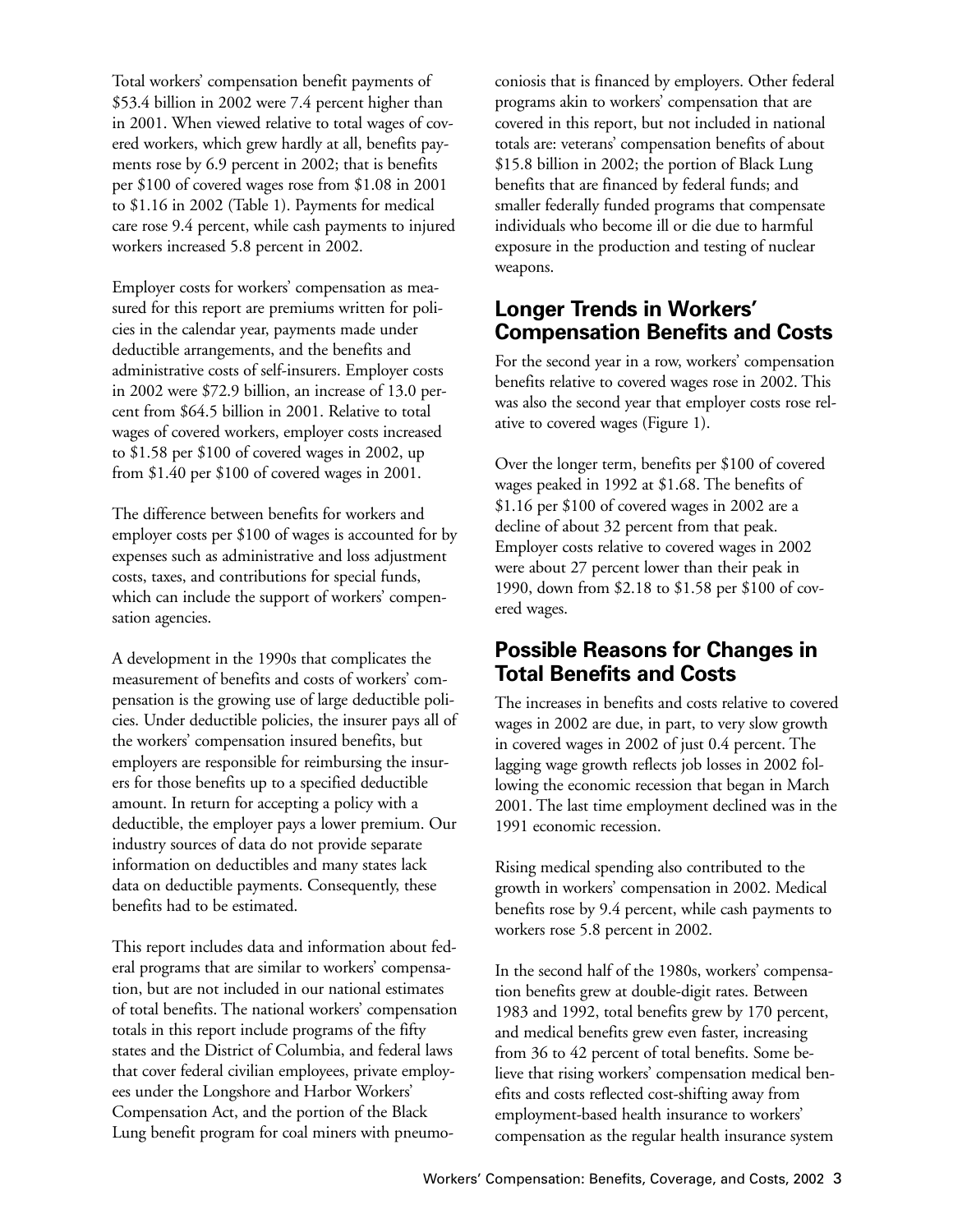

introduced managed care and other forms of cost controls in the 1980s (Burton 1997). Business representatives in the workers' compensation field believe that other factors contributed to the rise in workers' compensation medical costs. They believe that workers had an incentive to seek additional medical care in order to obtain higher permanent disability awards because contested claims are sometimes settled as a multiple of the amount of medical costs incurred. On the other hand, workers' representatives point to studies that indicate that substantial numbers of injured workers never even file for workers' compensation benefits (Shannon and Lowe 2002; Biddle et al. 1998).

Declines in workers' compensation benefits in the mid-1990s may be due to many causes. In response to rising workers' compensation costs in the late 1980s and early 1990s, employers and insurers expanded the use of disability management techniques with the aim of improving return to work and lowering workers' compensation costs.

At the same time, workers' compensation systems followed the general health care system in introducing managed care and other cost controls to reduce the growth in medical spending. Business representatives believe that the adoption of more objective methods of rating permanent disability and controls against "doctor shopping" reduced claimants' incentive to seek additional medical care in order to strengthen their permanent disability claims. On the other hand, worker representatives argue that a stricter adjudicative climate deterred legitimate claims, while restrictions on workers' choice of their treating doctor made it more difficult to get legitimate claims documented and approved.

It is plausible that retrenchment in either the general health care system or in workers' compensation health care will influence decisions of both patients and doctors about which system they will seek to pay for health care, particularly in cases of borderline work relatedness. Between 1992 and 2000 workers' compensation spending for medical care as a share of covered wages fell by 33 percent, from \$0.69 to \$0.46 per \$100 of covered wages (Figure 2).

According to the U.S. Bureau of Labor Statistics, private sector employers have reported fewer workplace injuries or illnesses that result in lost workdays during the 1990s. The number of such injuries or illnesses per 100 full-time workers declined from 3.0 in 1992 to 1.7 in 2001 (U.S. DOL 2004a). While data for 2002 are not strictly comparable to prior year data due to changes in OSHA record keeping requirements, the 2002 rate of 1.6 injuries and illnesses involving days away from work per 100 fulltime workers is consistent with the data from earlier years. In addition, the National Council on